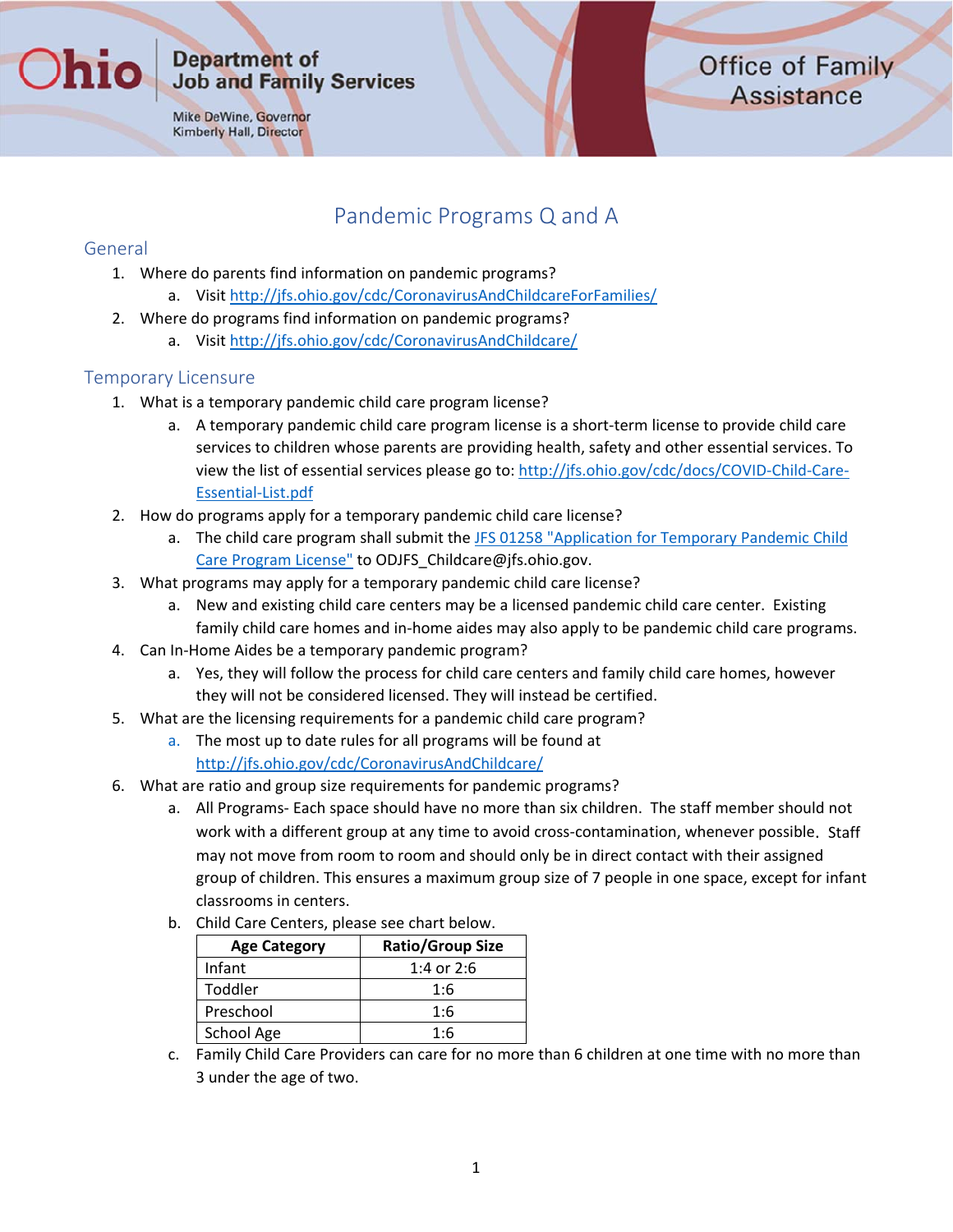Mike DeWine, Governor Kimberly Hall, Director

# **Office of Family Assistance**

- 7. Are pandemic programs required to sign a provider agreement with ODJFS?
	- a. Yes, pandemic programs must sign a provider agreement and the contract for Pandemic Programs.
- 8. Will PFCC families be charged their copayment?
	- a. There will be no copayments.

### Eligibility

hio

- 1. How do I find a pandemic program?
	- a. A list of pandemic programs can be found http://jfs.ohio.gov/cdc/docs/Pandemic-Provider-Approved‐List.pdf
- 2. What are acceptable forms of verification to determine that a parent is essential?
	- a. Acceptable forms of verification include a copy of a pay stub, tax forms, work ID, a work schedule or letter from the employer. Acceptable forms of verification include a copy of a pay stub, tax forms, work ID, a work schedule or letter from the employer. Client statement can be used if no other verification is available. The provider must document the verification used to confirm essential staff category.
- 3. Who is an essential employee?
	- a. The essential staff list may be found at http://jfs.ohio.gov/cdc/CoronavirusAndChildcareForFamilies/ Essential staff working from home are not eligible for pandemic child care.
- 4. Are children of child care workers in pandemic programs considered eligible?
	- a. Yes, child care workers in pandemic programs are considered essential and may send their children to temporary pandemic programs.
- 5. Are both parents required to be essential workers in order to be approved?
	- a. Temporary pandemic programs are intended for families that are unable to make other arrangements for their children. ODJFS is not monitoring the employment of multiple caretakers in the home.

#### Cleaning, Sanitizing, & Illness

- 1. What guidance does ODJFS provide to assist pandemic child care programs to continue to be mindful of social distancing?
	- a. Limit the use of shared space or mixing of groups. If shared space is used, programs must have a rigorous cleaning schedule.
	- b. Maintain the same teachers and children in the room, whenever possible.
	- c. Keep children of parents of the same employer together, whenever possible. (i.e. when determining classes keep children of Hospital A together.)
	- d. Limit parent interaction at drop off and pick up.
- 2. What bleach water guidelines should child care programs follow?
	- a. The sanitizing requirement in Appendix A to rule 5101:2‐12‐13 (centers) and Appendix A to rule 5101:2‐13‐13 (family child care) directs the program to follow the instructions of the commercial product. This was changed in 2016 because there are now so many types of bleach on the market with verifying degrees of strength (i.e. "normal bleach" vs concentrated bleach).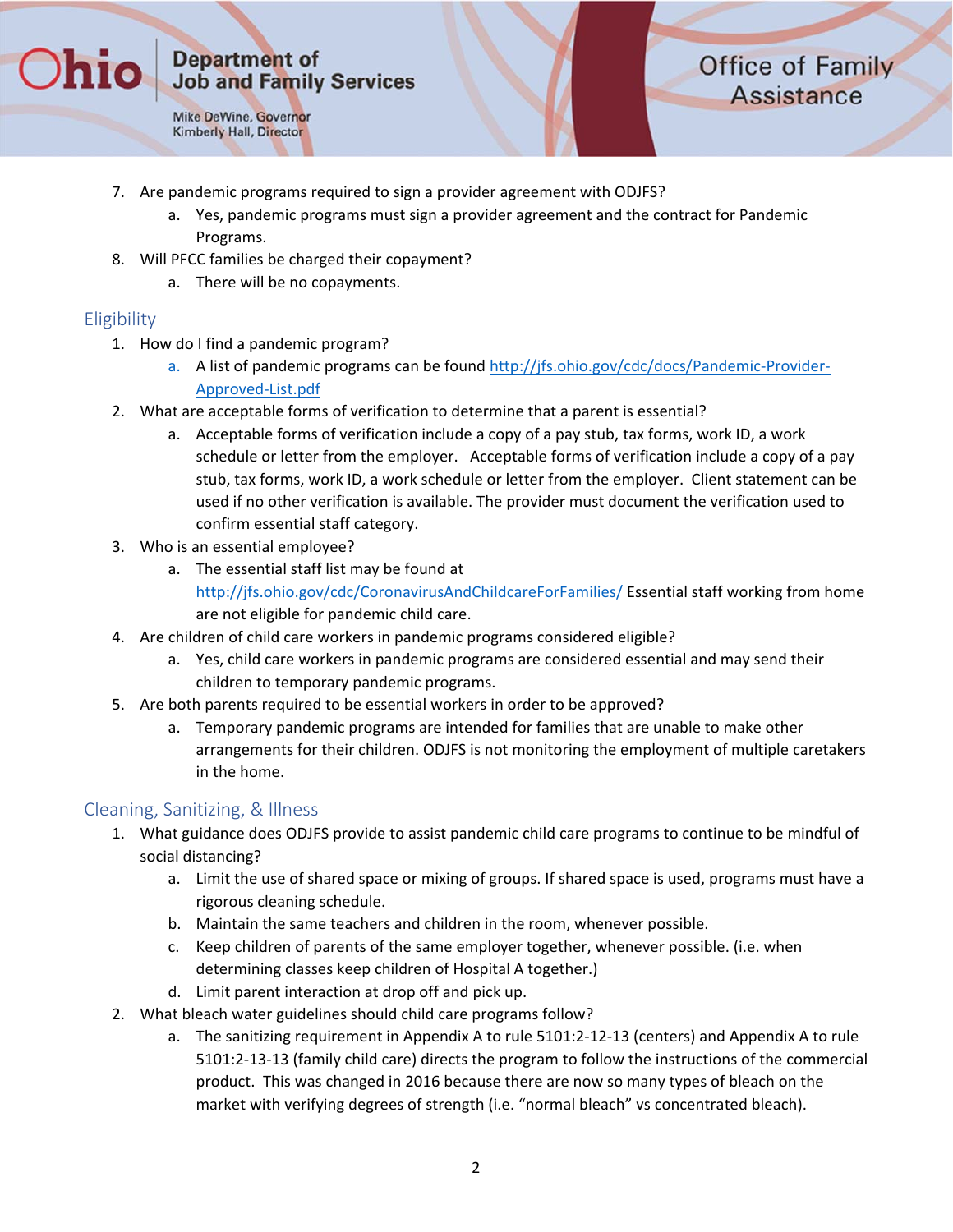Mike DeWine, Governor **Kimberly Hall, Director** 

**Thio** 

# **Office of Family Assistance**

- 3. Can a program use the recommended hand wipes?
	- a. Please refer to the Handwashing and Sanitizing rules, 5101:2‐12‐13, Appendix B (centers) and 5101:2‐13‐13, Appendix B (FCC).
- 4. Can the program have its own policy on when they send a sick child home, and can the program take temperatures of every child before they enter the program?
	- a. Programs can create their own policies above rule requirements. Rules state minimum requirements to follow. Reach out to your specialist for guidelines on what is appropriate. Programs may also wish to create a policy to check staff temperature daily.
- 5. What about children and/or staff who attend that are unknowingly infected with the virus?
	- a. Child care programs are asked to notify ODJFS using the email box in the provider communication if they have a staff or a child who has tested positive for COVID‐19. Programs should also follow the CDC recommendations on preventative measures and report to your local health department.
- 6. We do not have milk due to lack of availability. What should we do?
	- a. We recognize supplies may be limited; therefore, we ask that you do the best you can with the supplies you have.
- 7. What resources are available to feed children being served by pandemic programs?
	- a. There are several options to feed children.
		- i. CACFP and the Summer Food programs are offered by ODE. For more information visit: http://education.ohio.gov/Topics/Student‐Supports/Coronavirus/Supporting‐Whole‐ Child‐Nutrition
		- ii. ODJFS has released the TANF summer meal program early to the Ohio Association of Foodbanks. It will only be open to TANF eligible and eligibility verification is required.

#### Attendance & Payment

- 1. Are children required to be authorized to pandemic programs?
	- a. No, children will not be authorized to pandemic programs.
- 2. How do providers determine which children are eligible to attend pandemic programs?
	- b. Parent's must complete the JFS 01259 "Pandemic Child Care Program Child Enrollment Addendum" and providers will determine eligibility. Providers can use verbal attestation for income and identity but must verify that the parent is an employee recognized on the essential list found at: http://jfs.ohio.gov/cdc/docs/COVID‐Child‐Care‐Essential‐List.pdf Acceptable forms of verification include a copy of a pay stub, tax forms, work ID, a work schedule or letter from the employer. Client statement can be used if no other verification is available. The provider must document the verification used to confirm essential staff category.
- 3. How do pandemic programs report the number of children enrolled?
	- a. Programs will report all children enrolled on the spreadsheet attached to the approval letter. Spreadsheets along with enrollment forms and verifications of the parent's employment as a health, safety or essential services should be e‐mailed to ODJFS at PandemicChildCare@jfs.ohio.gov.
- 4. Should pandemic programs report absent days?
	- a. No. Absent days will not be required.